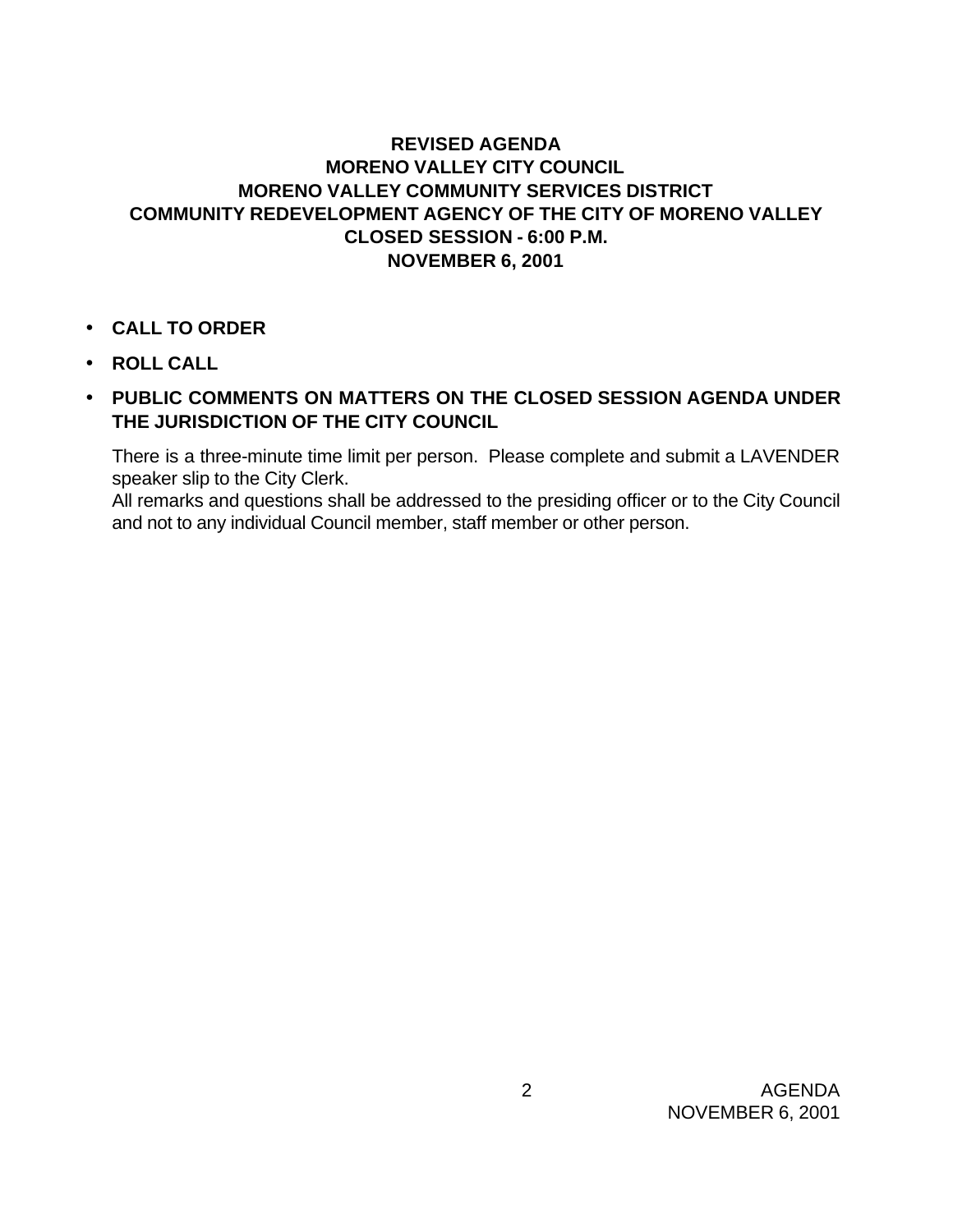## **CLOSED SESSION**

A Closed Session of the City Council of the City of Moreno Valley will be held in the Finance Conference Room, Second Floor, City Hall. The City Council will meet in Closed Session to confer with its legal counsel regarding the following matter(s) and any additional matter(s) publicly and orally announced by the City Attorney in the Council Chamber at the time of convening the Closed Session. The Closed Session will be held pursuant to Government Code:

1) SECTION 54956.9(a) - CONFERENCE WITH LEGAL COUNSEL - EXISTING LITIGATION

| Case:     | Adelphia Communications Corporation, and Century-TCI California, |
|-----------|------------------------------------------------------------------|
|           | L.P., a Delaware Limited Partnership                             |
| Court:    | U.S. District Court                                              |
| Case No.: | EDCV 01-0181 VAP(SGLx)                                           |
|           |                                                                  |

- Case: *City of Moreno Valley v. David Lerma* Court: Riverside Superior Court
- Case No.: RIC 346259
- Case: *City of Corona v. All Persons Interested in the Matter of the Validity of the Continuous Operating Covenant Agreement Dated November 15, 2000, By and Between the City of Corona, A California Municipal Corporation and Robertson's Ready Mix, LTD., a California Limited Partnership*.
- Court: Riverside Superior Court
- Case No.: RSC 351283
- Case: *City of Moreno Valley v. County of Riverside* Court: Riverside Superior Court
- Case No.: RSC 352554
- Case: *Todd Pikup v. City of Moreno Valley* Court: Riverside Superior Court Case No.: RIC 356635
- Case: *Elmina Callender v. City of Moreno Valley, et. al.* Court: United States District Court Case No.: EDCV 01-0310 VAP (SGLx)
- Case: *Ignacio Barajas v. City of Moreno Valley* Court: Riverside Superior Court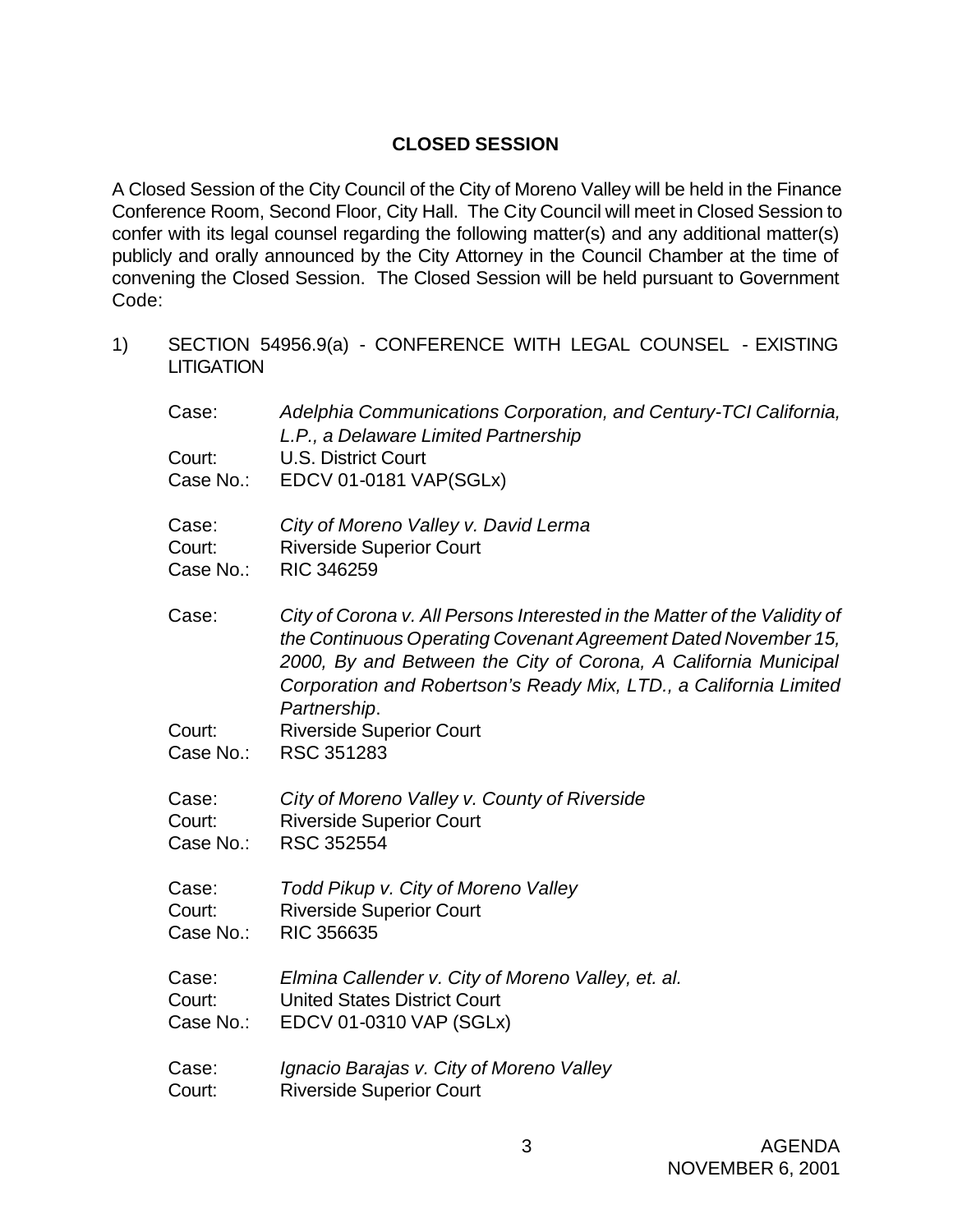Case No.: RIC 357615

| Case:<br>Court:<br>Case No.: | Sabrina Sinclair v. Chi-Fang Wang, Yueh Feng Wang, Individually<br>and DBA Richland Investment, Inc., City of Moreno Valley, County of<br>Riverside, Does 1 through 25 Inclusive<br><b>Riverside Superior Court</b><br><b>RIC 362365</b> |
|------------------------------|------------------------------------------------------------------------------------------------------------------------------------------------------------------------------------------------------------------------------------------|
| Case:                        | Gloria Benavides v. City of Moreno Valley                                                                                                                                                                                                |
| Court:                       | <b>Riverside Superior Court</b>                                                                                                                                                                                                          |
| Case No.:                    | RIC 362646                                                                                                                                                                                                                               |
| Case:                        | Timothy Shirk, et. al., v. City of Moreno Valley                                                                                                                                                                                         |
| Court:                       | <b>Riverside Superior Court</b>                                                                                                                                                                                                          |
| Case No.:                    | 263542                                                                                                                                                                                                                                   |
| Case:                        | Efrain Garcia v. City of Moreno Valley                                                                                                                                                                                                   |
| Court:                       | <b>United States District Court</b>                                                                                                                                                                                                      |
| Case No.:                    | EDCV 99-0310 RT (VAPx)                                                                                                                                                                                                                   |
| Case:                        | Sandra Siu and Richard Siu v. City of Moreno Valley                                                                                                                                                                                      |
| Court:                       | <b>Riverside Superior Court</b>                                                                                                                                                                                                          |
| Case No.:                    | <b>RIC 323329</b>                                                                                                                                                                                                                        |
| Case:                        | Edmonson v. City of Moreno Valley et. al.                                                                                                                                                                                                |
| Court:                       | <b>Riverside Superior Court</b>                                                                                                                                                                                                          |
| Case No.:                    | RIC 331247                                                                                                                                                                                                                               |
| Case:                        | Lockheed Martin Corporation v. RCHCA, et. al.                                                                                                                                                                                            |
| Court:                       | U. S. District Court Central District of California Eastern Division                                                                                                                                                                     |
| Case No.:                    | EDCV 97-0051 RT (Vap)                                                                                                                                                                                                                    |
| Case:<br>Court:<br>Case No.: | Venus Jewett, an individual and as Guardian ad Litem for Victorya<br>Jewett v. City of Moreno Valley, et. al.<br><b>Riverside Superior Court</b><br>RIC 361129                                                                           |
| Case:                        | Alicia Chavez v. City of Moreno Valley                                                                                                                                                                                                   |
| Court:                       | State of California Worker's Compensation Appeals Board                                                                                                                                                                                  |
| Case No.:                    | POM 025-4400                                                                                                                                                                                                                             |